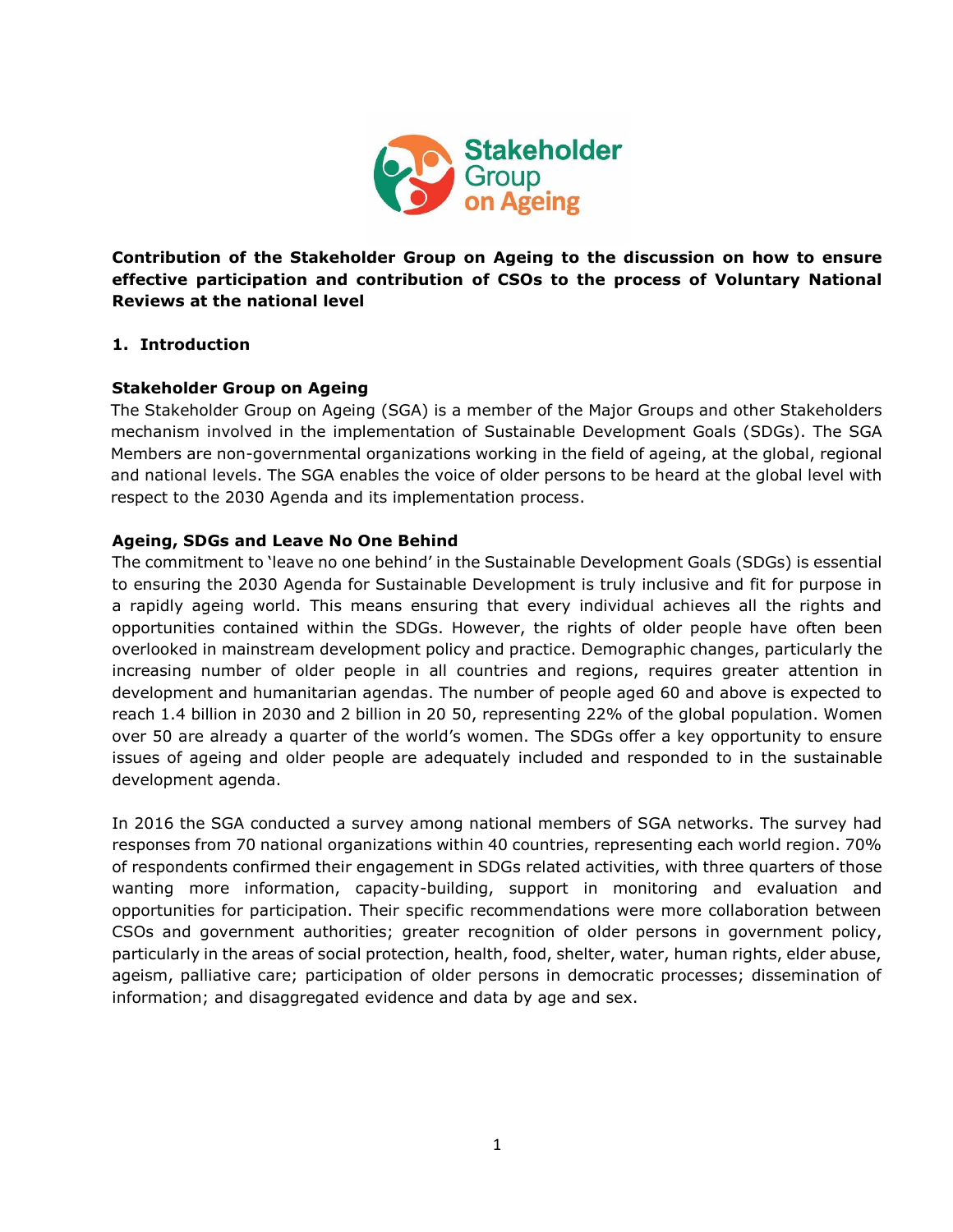## **2. Case Studies**

## **2a: The SGA experience in interacting with New York Reporting Mechanism**

### **All people count and must be counted.**

The SGA was formed in 2013 to bring evidence on ageing and the voice and presence of older women and men to the negotiations of the post-2015 sustainable development agenda, in direct response to the lack of attention to older people in the Millennium Development Goals and the lack of a constituency group to represent older people at the global level.

The SGA brought to the negotiations direct evidence on issues of ageing from the grassroots and older people themselves, and made alliances and common cause on the way forward with the existing Major Groups and others, such as persons with disabilities, and with UNDESA and the UN system agencies. Furthermore the SGA prioritized and supported participation of older persons in the consultations of the intergovernmental process, authored papers, organized dialogues and events with member states and civil society, served on steering committees and nominating committees, and always worked collaboratively with non-ageing specific constituencies.

The strategy has been successful. All age inclusive language has been included in 15 of the 17 goals, with specific mention of older people in four targets. The SGA was one of the 5 civil society organizations selected to speak at the 2015 General Assembly on the day the SGDs were adopted by Member States. The formal recognition of the SGA as the voice of older persons at the global level with respect to the 2030 Agenda has enabled older people's organizations and older people to participate and influence directly global processes they have been left out of previously. It has been a great step forward.

The experience of the SGA at global level has demonstrated the importance of protected space for civil society and, in particular, the need to give space to those constituencies which were not part and parcel of the MDGs so that they can have an equal voice.

### **2b: Asia: SGA engagement at Regional level**

The SGA welcomes the Asia Pacific Regional CSO Engagement Mechanism (AP-RCEM) for creating an engagement mechanism that includes a broad range of stakeholders to support engagement in the HLPF and SDGs process. In the mechanism they have established Regional Coordination Committee of 17 constituency focal points (women, small and medium enterprise, science and technology, people with disabilities, people affected by conflict and disasters, older groups, migrants, local authorities, indigenous peoples, fisher folks, farmers NGO, Youth, Children and Adolescent, LGBTIQ, Urban Poor, People living and affected by HIV, Local Authorities and Workers and Trade Unions). The mechanism has further established five regional focal points.

The SGA believes this is kind of structure that should be promoted at both the regional and national levels. It will allow the harnessing of technical capacity, the leadership and best practices of constituencies who have over the year's accumulated experience, knowledge and experts which can be utilized to accelerate the success of SDGs and make the SDGs "Leave No One Behind" commitment a reality. Further, it helps constituencies that do not have strong movements or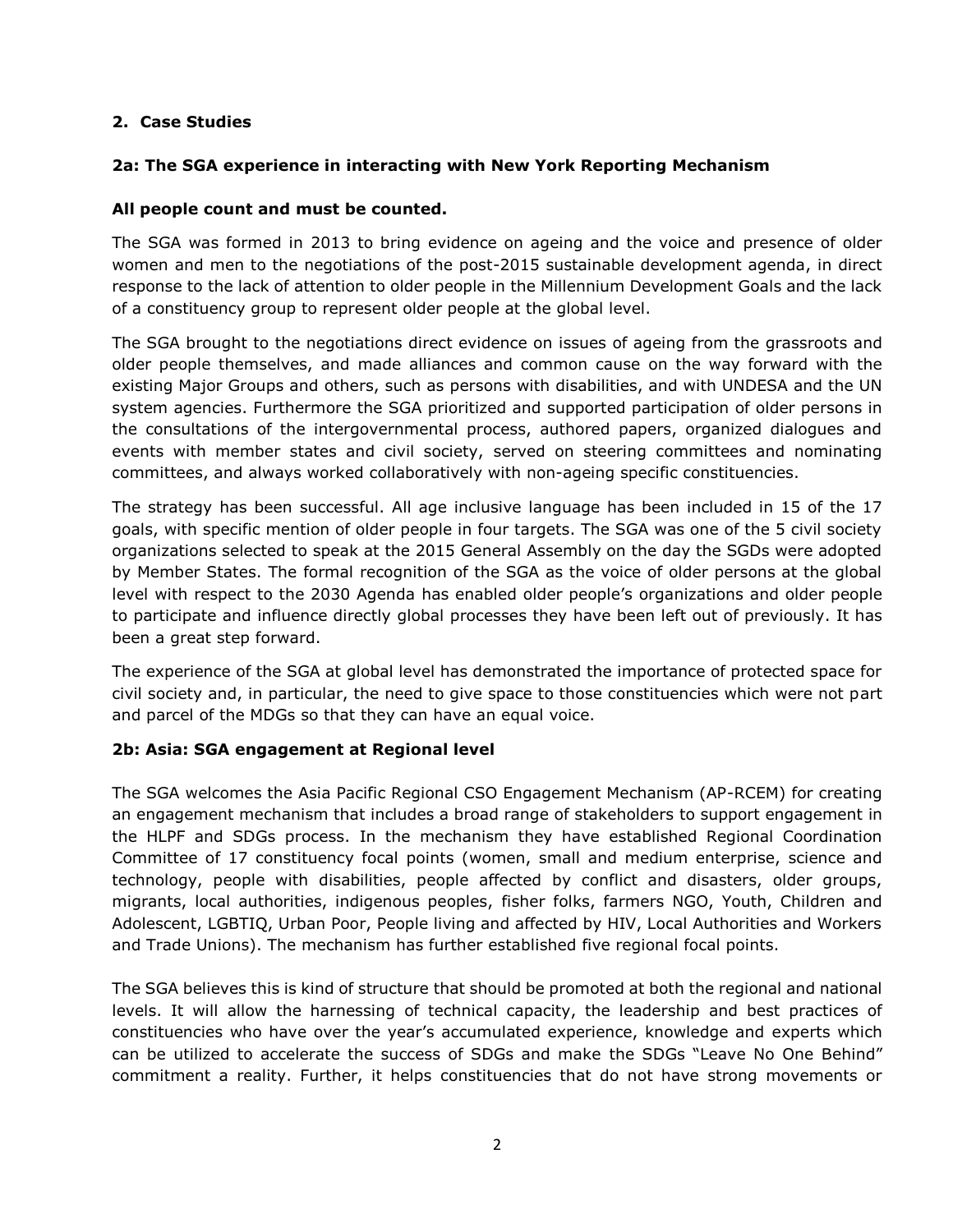number of organizations supporting such constituencies like older people to secure the space to engage SDGs and other development and humanitarian debates.

## **2c: Kenya: Ageing network experience in profiling ageing issues in SDGs processes including reporting**

### **Setting up support and systems to make SDGs work for older people**

In Kenya, just like in the majority of African countries, ageing and older people's rights and needs often remain neglected in development efforts with many governments and development partners investing minimally in terms resource allocation, technical capacity development and institutional frameworks that promote their integration.

This is in spite of efforts by the Ministry of East Africa Community (EAC), Labour and Social Protection, which is responsible for ageing and older people, to make progress in developing policy and legal frameworks to secure the rights and wellbeing of older people. Further, the Ministry EAC or ministries that have supported the issues of older people over the years have had limited interaction with national planning, budgeting and sectorial ministries processes and activities. It is against this background that HelpAge International and its network - in collaboration with Ministry of EAC, Labour and Social Protection - co-hosted a high level meeting with leadership and technical teams from the national planning, finance and sectorial ministries including important government bodies such as the Kenya Bureau of Statistics and the Kenya Commission for Human Rights, the aim of which was to further understanding of ageing issues, mobilizing political support and making SDGs work for older people.

In the period leading to the meeting, a technical group was formed to steer the planning and content of the workshop. The technical group members was composed of technical people from the National Planning and Devolution (where SDGs is coordinated), finance and key sectors such as health, education, agriculture including statistical institutions. The meeting was able to raise awareness on issues of ageing and older people and mobilized political support to include older people in SDGs domestication, implementation and reporting. The technical working group was transformed to a multi-sectorial platform that will be steering ageing development in the country with the leadership of the Ministry of EAC. It was also proposed that HelpAge support in expanding and strengthening ageing network at national and subnational level which has resulted to creating a federation for older people and their organization and currently efforts being made to expand the network to sub-national levels.

### **Reporting experience**

Both during negotiations and since the adoption of the SDGs, HelpAge has been very active in the Kenya SDGs Forum, a consortium of CSOs that engaged the government of post 2015 discussions and later during the SDGs domestication, implementation and reporting. The leadership of the forum that HelpAge is also represented has had some level of coordinated and collaborative engagement with the Government SDGs coordinating unit. Given HelpAge's active role in the SGA it has been possible to encourage collaboration with organisations active on the Major Groups and other Stakeholders mechanism at the national level, thus replicating a very good experience at the global level.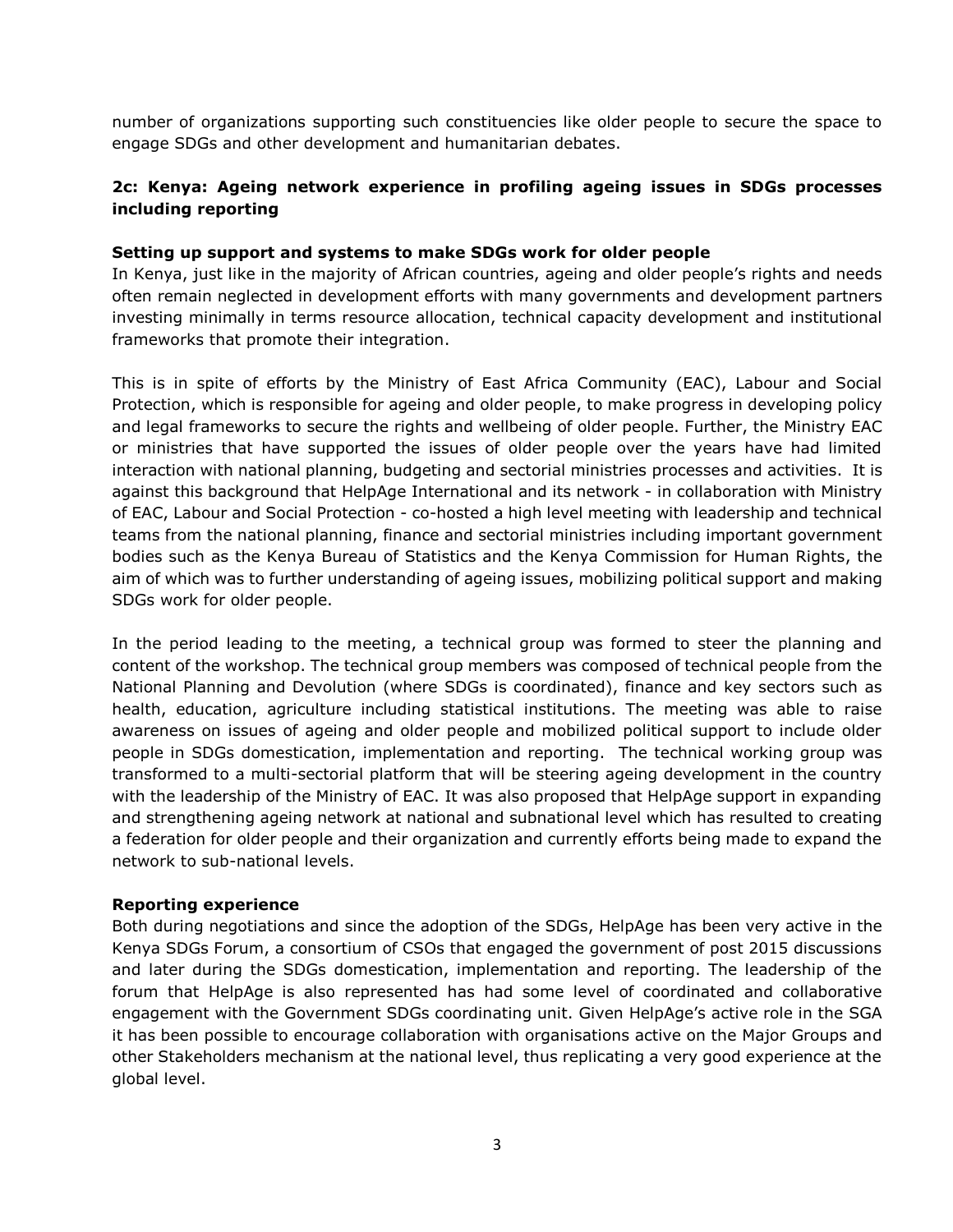The Platform has already secured space as a key stakeholder in the reporting process and has participated in the validation of the workshop. The platform is currently consolidating the CSOs reporting input from various CSOs organizations focusing on the goals countries will be reporting on. HelpAge will provide input to the CSOs report but will also support the drafting of a stand along report by federation of older people and organization.

The SDGs Unit has made some substantial progress on the reporting. It has established a working group, has received over reports from 44 state ministries and held a validation workshop and currently consolidating the report. However the state department responsible for older people seems to have been left out and HelpAge is working with Ministry EAC to intervene so that the state can make its contribution to the Kenya Report.

## **Challenges and recommendations**

The SDG process, including reporting, continues to struggle to adequately accommodate technical and structural spaces for constituencies and issues that have always been left behind in sustainable development. Lack of adequate technical capacity and understanding, policy and legal frameworks, and amplified voices for such constituencies - particularly older people and indigenous people - can easily be left out since the ministry or department responsible for older people is also constrained by lack of funding and personnel.

It is recommended that both government and CSO led processes to incorporate spaces for such groups, so that they can share learning and experiences that support and improve the inclusion of such groups. Donor development partners need to make deliberate efforts to increase funding to support weak movements to consolidate their structures and capacity, including supporting governments strengthen evidence, technical and institutional frameworks to support marginalized groups. More investments in building the capacity of the local authority and citizen structures at local level where the action takes place are vital.

# **3. Key recommendations of the SGA to improve the coordination and reporting of SDGs:**

- Governments in collaboration and partnership with CSOs, the private sector and other important stakeholders should establish one institutional engagement mechanism for effective implementation, monitoring and reporting of SDGs - not just their participation in government lead meetings and workshops. This mechanism should include all the constituencies referred to in Goal 17 target 17.18 and include financial support for participation. This way, capacities and best practices can be harnessed to promote the success of SDGs at all levels.
- The CSO platforms at regional and national levels should establish effective structures that accommodates and appreciates all constituencies, reflects the Major Groups and other stakeholders mechanism that operates at the global level and has ability to create an irresistible relationship with the government structures.
- There is an urgent need for the organizations supporting constituencies such as older people to collaborate at all levels for their voices to be heard in SDG implementation and reporting.
- Ministries responsible for constituencies that have been left behind in development must seek ways of engaging in the SDGs process and provide guidance on the integration of such constituencies.